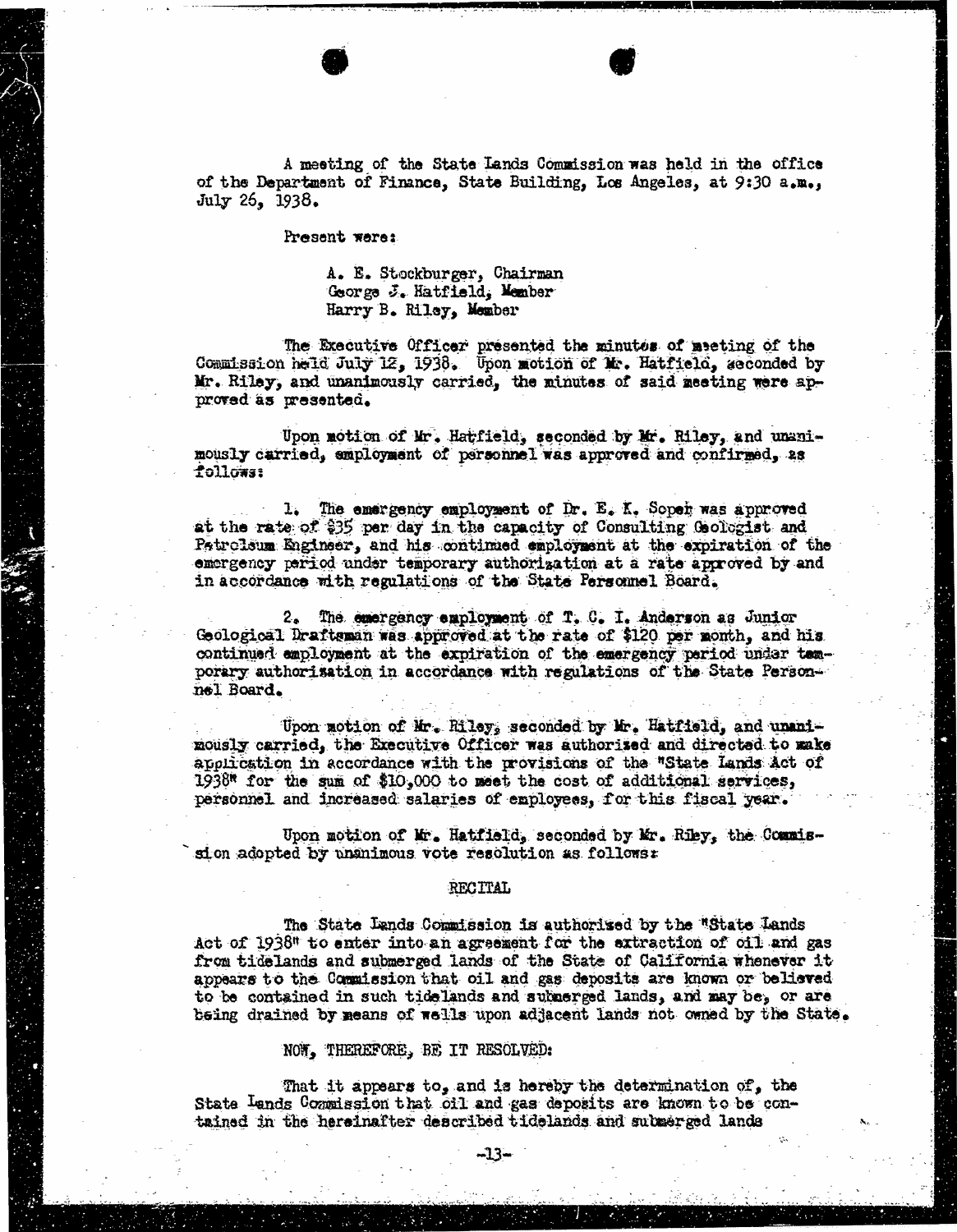of the State of California, and which said tide and submerged lands are being drained of oil and gas by means of wells upon lands not owned by the State and adjacent to said hereinafter described tidelands and submerged lands of the State:

That it is the determination of the Commission that such action be taken in the manner contemplated and authorized in the "State Lands Act of 1938" to protect the oil and gas reserves of the State of California in the hereinafter described tideland and submerged lan is;

That the qualifications of each prospective bidder to enter into an agreement for the extraction of oil and gas from said hereinafter described lands of the State shall include, among other qualifications required by the "State Lands Act of 1938", the requirement that every bidder as a condition precedent to the consideration of such bidder's bid, shall present evidence satisfactory to the Commission of the present ability of such bidder to furnish all necessary sites and rights of way without cost or obligation to the State for all operations contenplated under the provisions of the form of Agreement for Easement, and that the bids of all bidders who fail to present such evidence with their respective bids be rejected;

That evidence of the present ability of a bidder to furnish all necessary sites and rights of way for the operations contemplated under the provisions of the form of agreement for easement shall include the following:

(1) The owners of the real property described as the "uplands" in skid agreement shall execute the endorsement on said: agreement acknowle edging that the bidder has been granted all such necessary sites, rights of way and easements; and

(2) The bidder shall transmit to the Commission with his bid either (a) the instrument or instruments, or certified copies thereof, vesting in such bidder such sites, rights of way, and easements, or (b) certified copies of such instrument or instruments together with the affidavits of the owners of said uplands that the original copies of such documents have been placed in escrow to be delivered to the bidder in tha event the bid is accepted;

That the finding of the Commission as to whether or not a bidder has the present ability to furnish all necessary sites and rights of way for all operations contemplated under the agreement for easement for which the bid is submitted shall be final and conclusive;

That each bid submitted pursuant to this notice shall be accompanied by a certified or cashier's check of a responsible bank in Califor nia payable to the Treasurer of the State of California in the sum of \$15,000 as a deposit of evidence of good faith, and excapt in the case of the successful bidder will be returned to the respective bidder. Should the successful bidder fail or refuse to execute the agreement for easement within fifteen days of the award thereof by the Commission, the deposit shall be forfeited to the State of California, otherwise the amount of said deposit shall be applied upon the annual rental rate for the first year and the balance, if ary, refunded to the Grantee;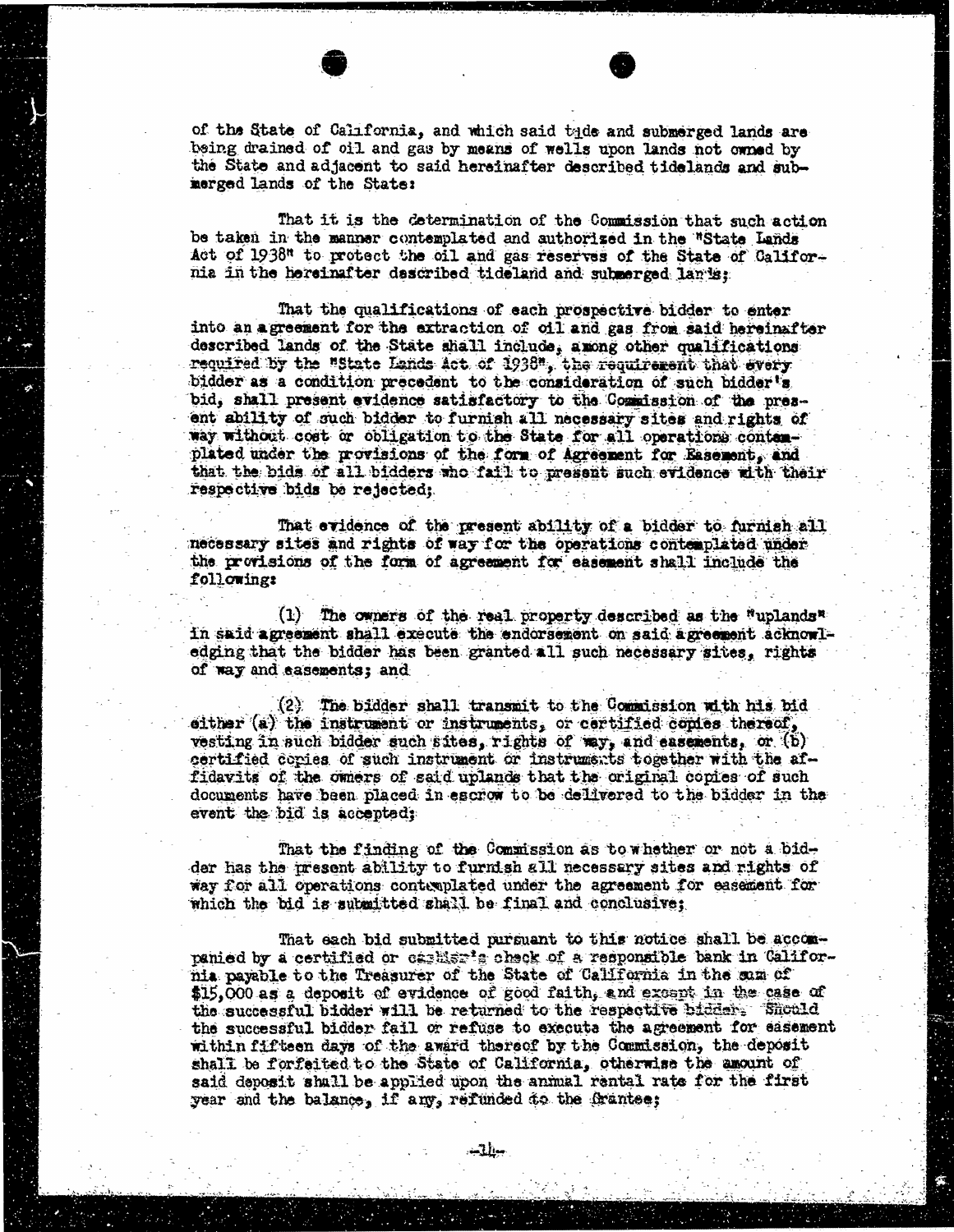That a form of agreement for easement prepared by the Commis-<br>sion entitled "Agreement for Easement No. , Huntington Beach" for each of the parcels hereinafter described is hereby adopted by the Commission and shall constitute the form of bid for the respective parcel;

That a form of agreement for easement prepared by the Commis-<br>sion entitled "Agreement for Easement No. J. Huntington Beach" des-<br>cribing the lands contained in all of said parcels as a single tract is hereby adopted by the Commission and shall constitute the form of bid for said tract as a whole;

That the Executive Officer of this Commission be and he is hereby directed to publish notice of intention to offer said tidelands and submerged lands of the State of California for the purpose of extraction of oil and gas therefrom, in words and figures as follows, to witz

"NOTICE OF INTENTION OF THE STATE LANDS COMMISSION TO RECEIVE OFFERS TO ENTER INTO AN AGREEMENT OR AGREEMENTS FOR EXTRACTION OF OIL AND GAS AND OTHER HYDROCARBONS FROM CERTAIN TIDE AND SUBMERGED LANDS OF THE STATE, SITUATE IN ORANGE COUNTY, CALIFORNIA.

"Notice is hereby given by the State Lands Commission, acting pursuant to 'State Lends Act of 1938 (Chapter 5, Statutes of California, Extra Session, 1938) of intention to enter into an agreement or agreements for the purpose of extraction of oil and gas and other hydrocarbons frat those certain parcels of tidelands and submerged lands situate in the County of Orarige, State of California, more particularly described as follows, to wits

# PARCEL 'A'

"An area lying between the extension southwesterly of the center line of 23rd Street in the City of Huntington Beach, as said center line is shown on a map entitled Resurvey of Part of Seccenter line is shown on a map entitled 'Resurvey of Part of Section  $34$ , T. 5  $S_{2.3}$ , R. 11 W., and Part of Sections 3,  $\mu$ , and 10 T. 6 S., R. 11 W., S.S.M., as per Stearns Rancho Company's Sectionized Survey by Captain T. C. Healey, Surveyor, surveyed by L. G. B. Mcdowell, field work completed September 15, 1927, filed at page 28 of Book 3 of Records of Surveys in the office of the Recorder of the County of Crange, and a line extending S.  $10^{\circ}$  36' W. from a point which bears N.  $19^{\circ}$  22 $\frac{1}{2}$ ' W., 1320.32 feet from a brass cap pipe corner at the most southerly corner of Lot J as shown upon the above described map and between the ordinary high water mark of the Pacific Ocean and a line parallel to and distant  $S$ .  $40^\circ$  36: W. 5280 feet from the said ordinary high water mark, containing 167 acres, mons of less.

#### PARCEL 'B'

"An area lying between a line extending S. 40" 36' W. from a point N. 19 22%' W., 1320.32 feet from a brass cap pipe corner at the most southerly corner of Lot J as said corner is shown on a map-entitled 'Resurvey of Part of Section 34,

-15-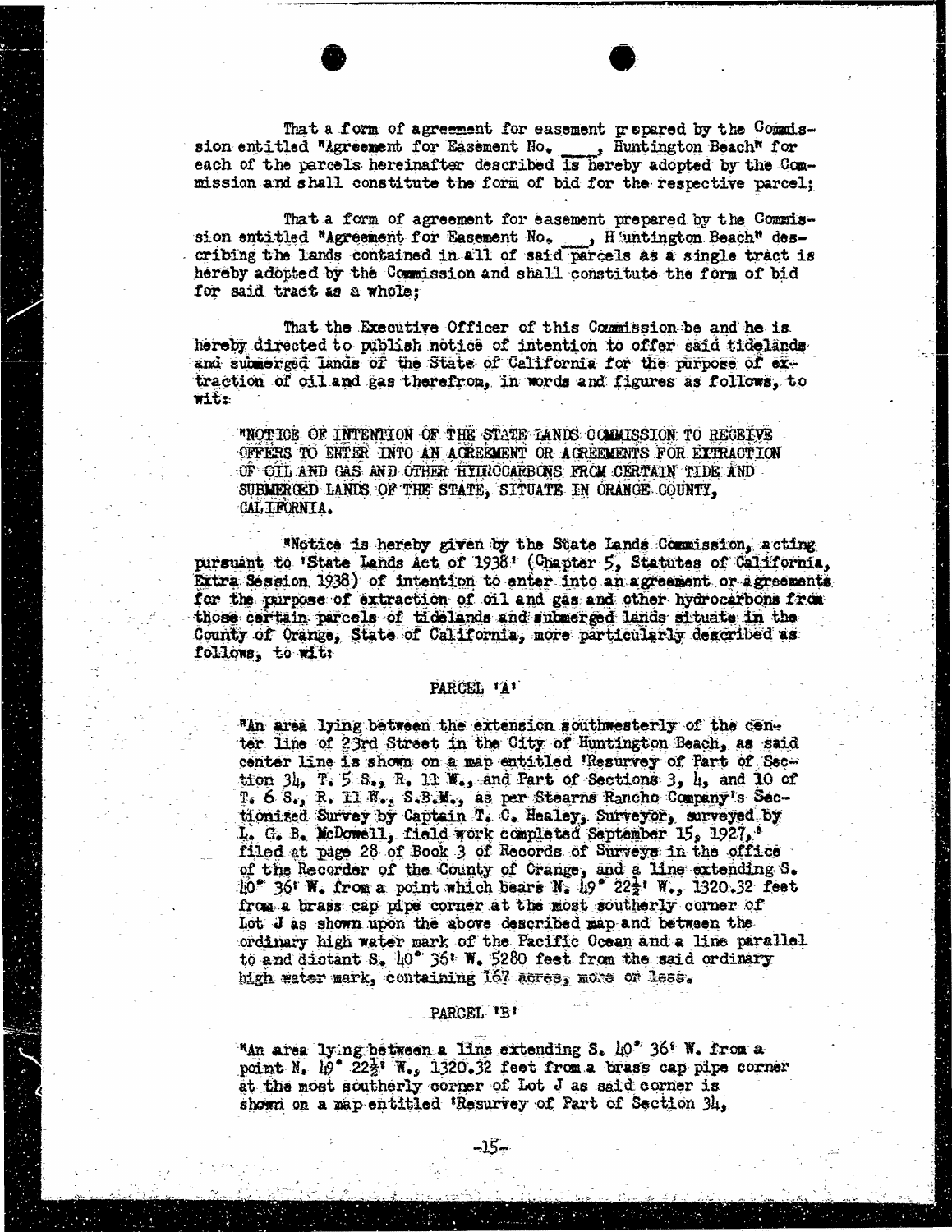T.  $5 S_{.9}$ , R. 11, W., and Part of Sections 3,  $\mu$ , and 10 of T. 6 S., R. 1I W., S.B.M., as per Stearns Rancho Company's Sectionized Survey by Captain T. C. Healey, Surveyor, surveyed by L. G. 3. McDowell, field work completed September 15, 1927,' filed at page 28 of Book 3. of Records of Surveys in the office of the Recorder of the County of Orange, and a line extending  $S.$   $\mu_0^*$  36<sup>t</sup> W. from a point which bears  $N.$   $\mu_1^*$  36<sup>t</sup> W. 2 $\mu_3$ 9 feet from a brass cap pipe corner designated 'E.C.' in the southwesterly boundary of Lot L as said corner is shown upon the above described map and between the ordinary high water mark of the Pacific Ocean and a line parallel to and distant \$ 40" 361  $W_{i,j}$ , 5280 feet from the raid ordinary high water mark, containing 167 acres, sore or less.

#### PARCEL. 'C'

"An area lying between a line extending S. 40" 36t W. from a point which bears N.  $11^{3}$ ;  $36^{11}$ , W. 21.39 feet from a brass cap. pipe corner designated 'E.C.' in the southwesterly boundary of Lot L as said corner is shown on a map entitled 'Resurvey of Part of Section 34, T. 5 S., R. 11 W., and Part of Sections  $3, 4$ , and 10 of T. 6.S., R. 11 W., S.B.M., as per Stearns. Rancho Company's Sectionized Survey by Captain T. C. Healey, Surveyor, surveyed by L. G. B. McDowell, field work completed September 15, 1927, ' filed at page 28 of Book 3 of Records of Surveys in the office of the Recorder of the County of Orange, and a line extending S.  $\ln 0$  36' W. from a point which bears. N. 14 36 W., 1394.50 feet from the above described brass cap pipe corner designated E.C. ' and between the ordinary high water mark of the Pacific Ocean and a line parallel to and distant  $S$ . 40<sup> $\bullet$ </sup> 36<sup> $\cdot$ </sup> W., 5280 feet from the said ordinary high water mark, containing 167 acres, more or less.

# PARGEL <sup>.t</sup>D'

"An area lying between a line extending S. 40 36 W. from a point which bears N. U4<sup>2</sup> 3621 W., 1394.50 feet from a brass cap pipe corner, designated 'E.C.' in the southwesterly boundary of Lot L as said corner is shown on a map entitled 'Resurvey of Part of Section 34, T.5 S., R. 11 W., and Part Sections  $3, 4$ , and 10 of T. 6 S., R. 11 W., S.B.M., a Stearns Rancho Company's Sectionized Survey by Captain T, C. Healey, Surveyor, surveyed by L. G. B. Mcdowell, field work completed September 15, 1927, ' filed at page 28 of Book 3 of Records of Surveys in the office of the Recorder of the County of Orange, and a line extending  $S$ .  $10^2$  36<sup>t</sup> W. from a point which bears  $N_e$   $\frac{111^4}{262^4}$   $\frac{12761.61}{262}$  feet from the above described brass cap pipe corner and between the ordinary high water mark of the Pacific Ocean and a line parallel to and distant S. Lo" 36' w. 5280 feet from the said ordinary high water mark, containing 167 acres, more or less.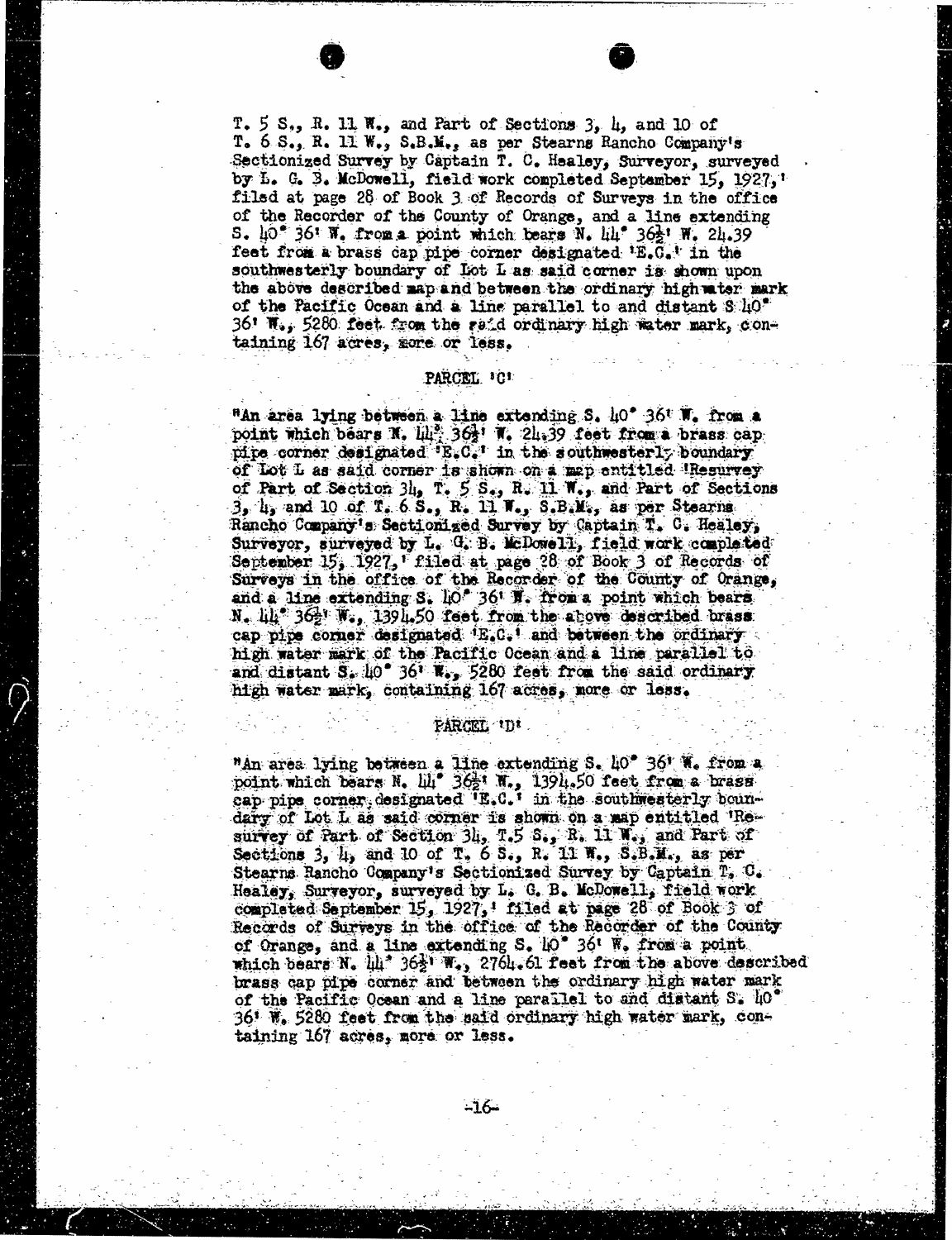### PARCEL <sup>1</sup>E'

"An area lying between a line extending S. 10" 36' W. from a point which bears. N.  $44.36\frac{1}{2}$  W., 2764.61 feet from a brass cap pipe corner designated  $IE.C.*$  in the southwesterly bounddary of Lot L as said corner is shown on a map entitled 'Resurvey of Part of Section 34,  $T_e$  5 S., R. 11  $\mathbb{F}_{e}$ , and Part of Sections  $3$ ,  $4$ , and 10 of  $T_s$  6  $S_{4}$ , R. 11 W.,  $S_s B_s W_s$ , as per Stearns Rancho Company's Sectionized Survey by Captain T. C. Healey, Surveyor, surveyed by L. G. B. Mcdowell, field work completed September 15, 1927, ' filed at page 28 of Book 3 of Records of Surveys in the office of the Recorder of the County of Orange, and a line extending S.  $\mu$ <sup>o</sup> 36: W. from a  $2^{\mu}$  pipe corner of survey set by  $V$ . J. Rowan at the north end of the most westerly course of Lot E as shown upon the above described map and between the ordinary high water mark of the Pacific Ocean and a line parallel to and distant  $S.$   $10''$   $36''$   $\mathbb{R}$ . 5280. feet from the said ordinary high water mark, containing 167 acres, more or less.

"Each bidder mey propose to enter into an agreement with the State of California for the extraction of oil, gas and other hydrocarbons from the hereinbefore described Parcels identified as "AN, "B", itch, "D" and "E", as one tract, or from one or more of said parcels.

"Each biddar, as a condition precedent to the consideration of such bidder's bid, in addition to other qualifications contained in "State Lands Act of 1938", shall present at the time of delivery of such bid or bids to State lands Commission evidence satisfactory to the Commission of the present ability of such bidder to furnish all necessary sites and rights of-way without cost or obligation to the State for all operations contemplated under the provisions of form of bid, and any bid not accompanied by such evidence will be rejected by the Commission,

"Evidence of the present ability of a bidder to furnish all necessary sites and rights-of way for the operations contemplated under the provisions of the form of agreement for easement shall include the following:

(1) The omer or owners of real property described as the 'uplands in said agreement shall execute the endorsement on said agreement acknowle edging that the bidder has been granted all such necessary sites, rightsof-way and easements; and

(2) The bidder shall transmit to the Commission with his bid either (a) the instrument or instruments, or certified copies thereof, vesting in such bidder such sites, rights-of-way and easements, or (b) certified copies of such instrument or instruments together with the affidavits of the owners of said uplands that the original copies of such documents have been placed in escrow to be delivered to the bidder in the event the bid is accepted.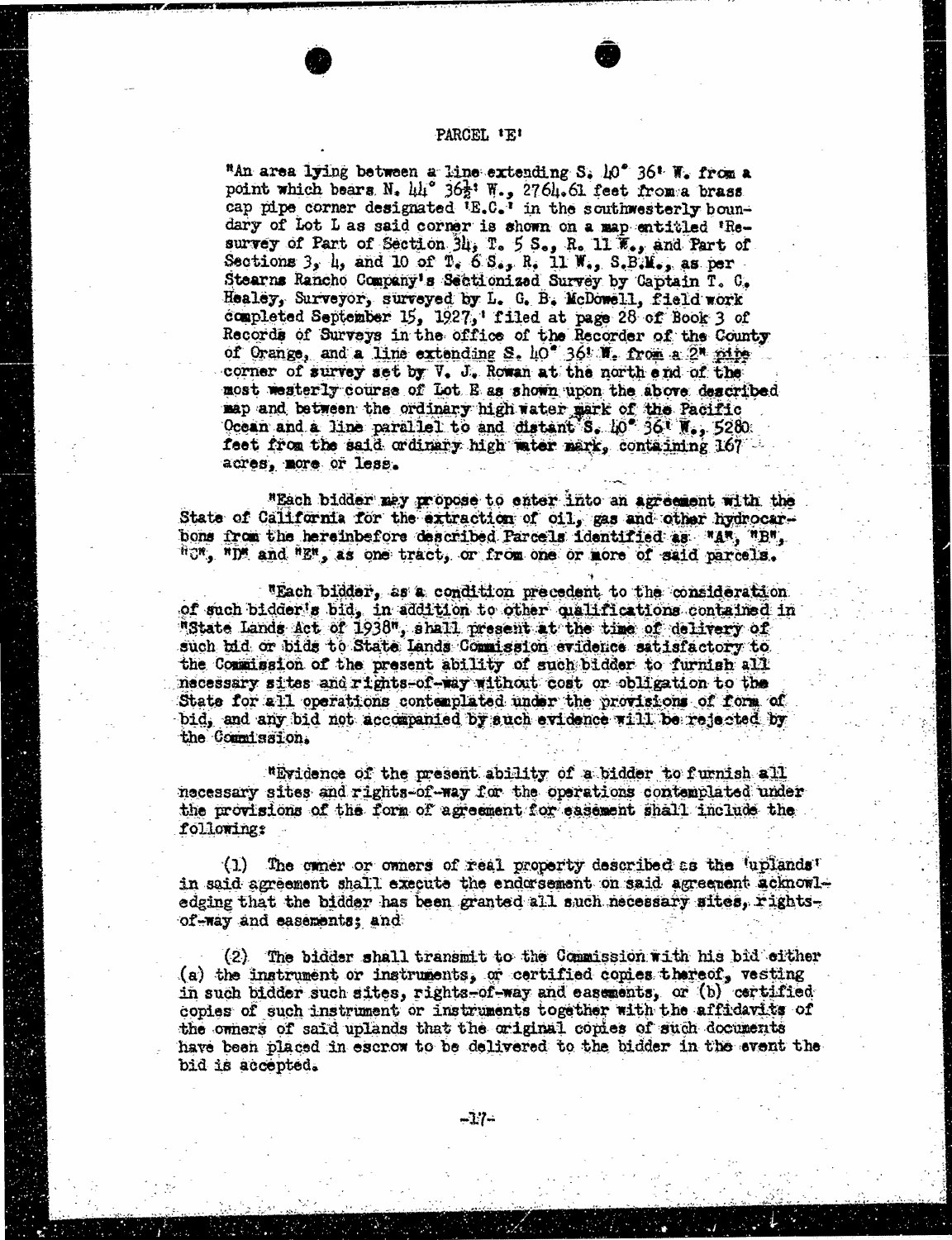"The finding of the Commission as to whether or not a bidder has the present ability to furnish all necessary sites and rights-ofway for all operations contemplated under the agreement for easement for which the bid is submitted shall be final and conclusive.

"Each bid submitted pursuant to this notice shall be accom- panied by a certified or cashier's check of a responsible bank in California payable to the Treasurer of the State of California in the sun of \$15,000 as a deposit of evidence of good faith, and except in the case of the successful bidder will be returned to the respective bidder. Should the successful bidder fail or refuse to execute the agreement for easement within fifteen days of the award thereof by the Commission, the deposit shall be forfeited to the State of California, otherwise the amount of said deposit shall be applied upon the annual rental rate for the first year and the balance, if any, refunded to the Granites.

"All bids made pursuant to this notice shall be addressed to the State Lands Commission, sealed and delivered to State Lands Commission, Room 301, California State Building, Los Angeles, on or bef 12 K., of the lat day of September, 1938. Upon the sealed envelope containing such bid shall be written "Bid of (name of bidder) made pursuant to notice of intention of State Lands Commission to enter into agreement. for extraction of oil, gas, and other hydro carbons from tide and submerged lands of the State of California, in the County of Orange, State of California.

"Bids received pursuant to this notice will be publicly opened at 2 p.mis September 1, 1938, at Room 301, State Building, Los Angeles, California, or at such later time and date as the Commission shall determine.

"Form of bid entitled 'Agreement for Basement No. Hun ington Beach, ' for each of said parcels or for the tract as a be obtained at the office of the Commission in Room 301, California State Building, Los Angeles, California.

"The Commission reserves the right to reject any and all bids received pursuant to this notice.

STATE LANDS' COMMISSION

By

Webb Shadle, Executive Officer";

That the lands hereinbefore referred to as tidelands and submerged lands of the State of California are situated in the County of Orange, State of California, and more particularly described as follows, to wit:

# PARCEL "A"

"An area lying between the extension southwesterly of the center line of 23rd Street in the City of Huntington Beach, as said center line is shown on a map entitled 'Resurvey of Part of Section  $34$ , T. 5 S., R. 11 W., and Part of Sections 3,  $l_i$ , and 10 of T. 6  $k_{i,j}$  R. 11 W., S.B.M., as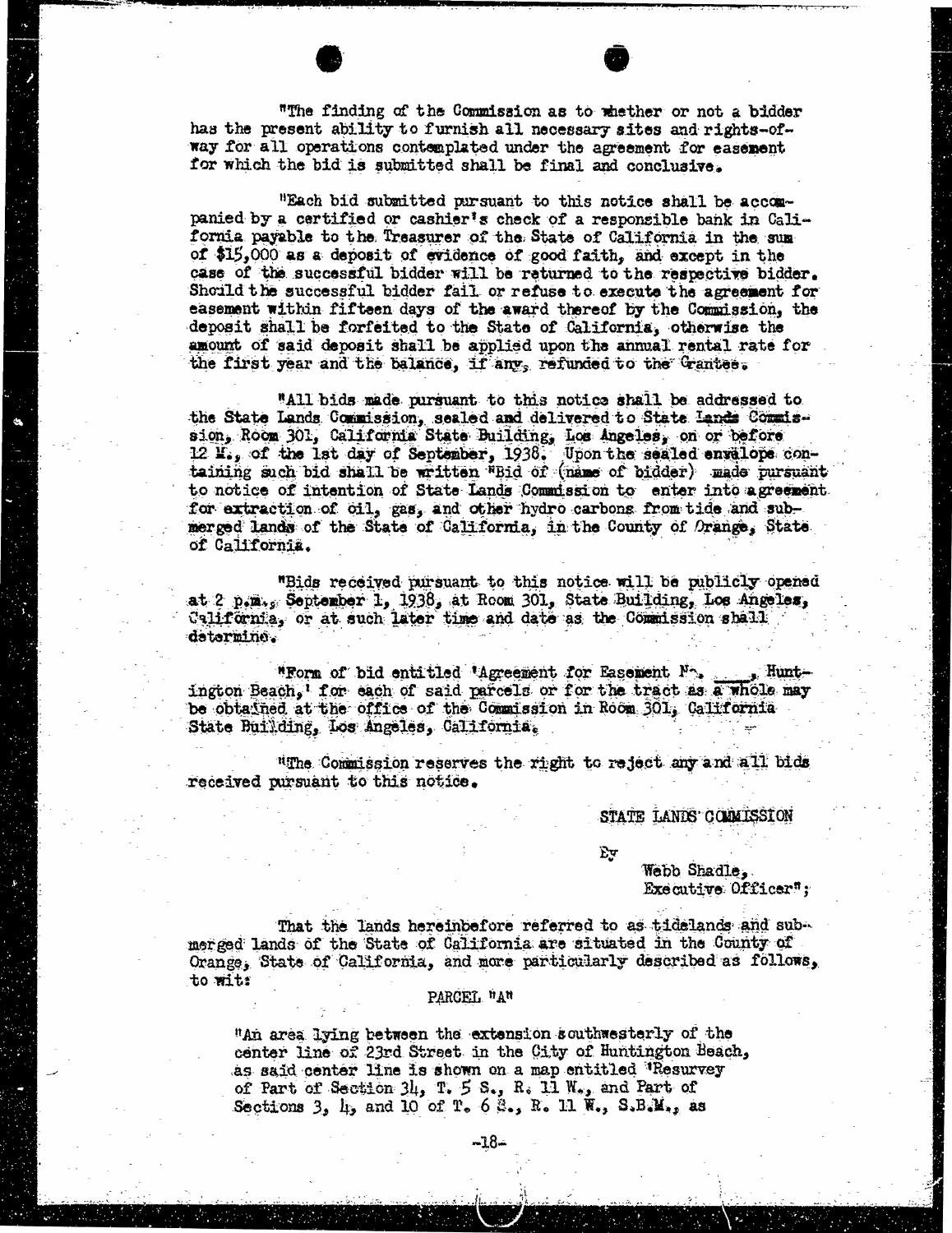per Stearns Rancho Company's Sectionized Survey by Captain T. C. Healey, Surveyor, surveyed by L. G.. B. Mcdowell, field work completed September 15, 1927' filed at page 28 of Book 3 of Records of Surveys in the office of the Recorder of the County of Orange, and a line extending S. 40° 36' W. from a point which bears  $N$ .  $19^{\circ}$  22 $\frac{1}{2}$ ' W., 1320.32 feet from a brass cap pipe corner at the most southerly corner of Lot J as shown upon the above described map and between the ordinary high water mark of the Pacific Ocean and a line parallel to and distant S.  $10^{\circ}$  36' W. 5280 feet from the said ordinary high water mark, containing 167 acres, more or less.

#### PARCEL #BH

"An area lying between a line extending S. 10 36' W. from a point N. 19<sup>2</sup> 22<sup>2</sup> W., 1320.32 feet from a brass cap pipe corner at the most southerly corner of Lot. J as said corner is shown on a pap entitled 'Resurvey of Part of Section 34, T. 5 S., R. 11. W., S. B. M., as per Stearns Rancho Company's Sectionized Survey by Captain T. C. Healey, Surveyor, surveyed by L. G. B. McDowell, field work completed September 15, 1927, ! filed at page 28 of Book 3 of Records of Surveys in the office of the Recorder of the County of Orange, and a line extending  $S_{\bullet}$  10 36' W. from a which bears  $N_e$   $10^{18}$   $362'$   $N_e$ ,  $20.39$  feet from a brass cap pi corner designated 'E.C.! in the southwesterly boundary of Lot L as said corner is show upon the above described map and between the ordinary high water mark of the Pacific Ocean and a line parallel to and distant S.  $10^9$  36<sup>1</sup> W., 5280 feet from the said ordimary high water mark, containing 167 acres, more or less.

### PARCEL "C"

-19-

"An area lying between a line extending S. 10 36' W. from a point which bears N. Wi" 3621 W., 24.39 feat from a brass cap ripe corner designated E.C.! in the southwesterly boundary of but I as said corner is shown on a map entitled 'Resurvey of Fact of Section 34, T. 5 S., R. 11 W., and Part of Sections 3, 4, and 10 of T. 6 S., R. 11 W., S.B.M., as per Stearns Rancho Company 's Sectionized Survey by Captain T. C. Healey, Surveyor, surveyed by L. G: B. Mcdowell, field work completed September 15, 1927, filed at page 28 of Book 3 of Records of Surveys in the office of the Recorder of the County of Orange, and a Line extending S.  $10^{\circ}$  36! W. from a point which bears N.  $44^{\circ}$  36<sup>27</sup> W., 1394.50 feet from the above described brass cap pipe corner designated 'E.C, " and between the ordinary high water mark of the Pacific Ocean and a line parallel to and distant  $S$ .  $\mu$ <sup>0</sup> 36<sup>1</sup> We; 5280 feet from the said ordinary high water mark, containing 167 acres, more or less.